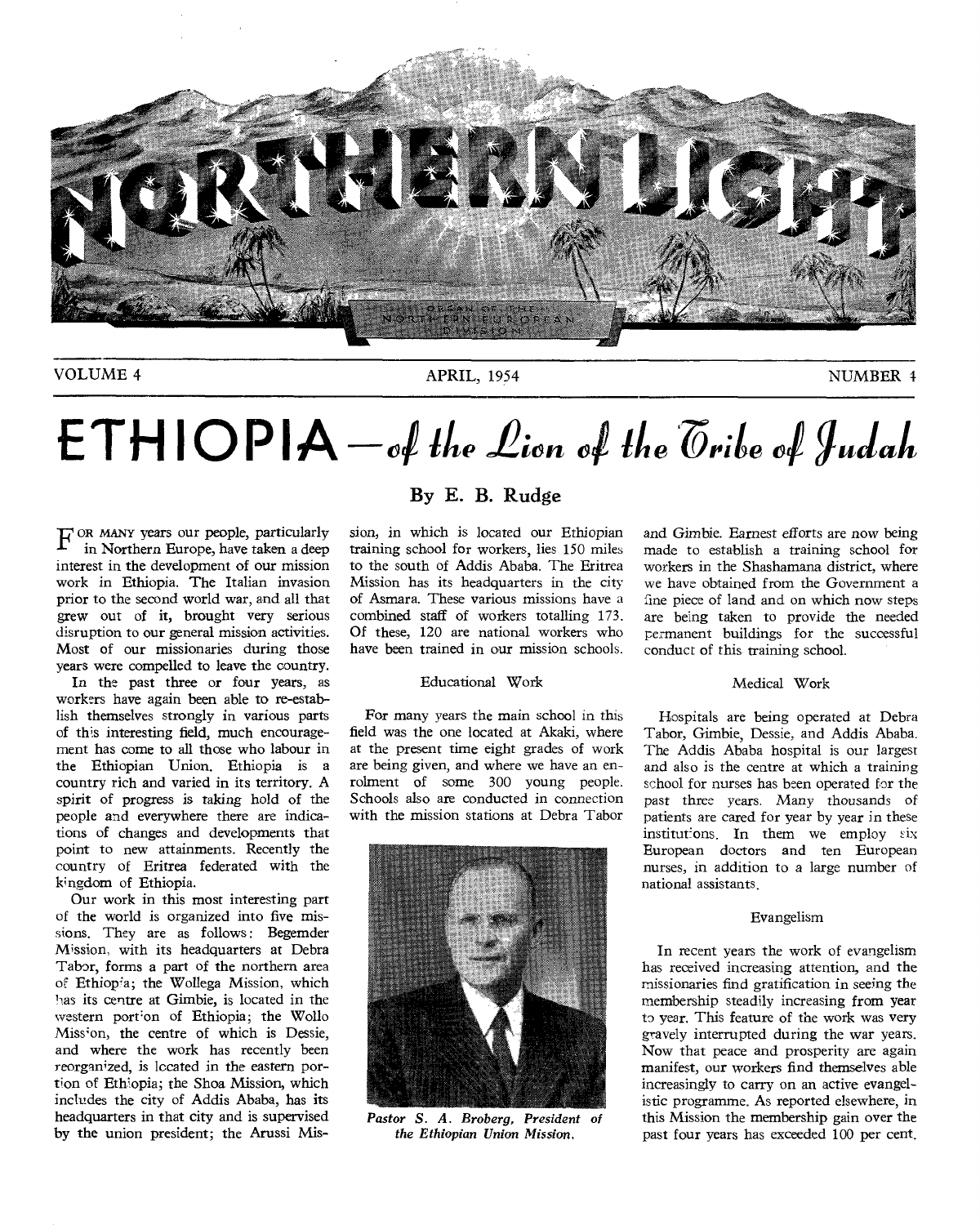

*Wilken Svarre Jensen and family, Secretarytreasurer of the Ethiopian Union Mission.* 

The most heartening development is the practical interest taken in this phase of our work by an increasing number of our Ethiopian young people.

On this last visit, made in company with G. A. Lindsay and L. M. Hamilton, we were all deeply impressed with the splendid way in which young workers are being developed for evangelism and school work, all of whom are deeply interested in the

soul-winning phase of the work. We found this to be so at Debra Tabor, Gimbie, Kuyera, and Asmara, where strong school work is being conducted. For example, in the Gimbie district the students are responsible for having developed interests among the dwellers in some nine or ten villages.

In connection with the Annual Meetings, we were privileged to share in the ordination of three Ethiopian young people to the Gospel ministry. These were Dessie Kassahun, Tebedje Gudaye, and Takale Bezuneh. Each of these men in recent years has met with success in public evangelism. They vary in talent and in qualifications, but share one commonquality—that is, the spirit of dedication and devotion to the work of God. It was a great privilege for us as visitors to have a share in the setting apart to the Gospel ministry of these three consecrated workers.

In assuring you that the work in Ethiopia is onward, and in sharing with you these few brief impressions of my recent visit, I am also encouraged to request that our people everywhere carry on their hearts a burden for this work, making mention in prayer before the Lord of the needs of these people and all the workers who serve them.



**By E. Palm** 

*Report presented at the Union Session* 

**X***I* ollo Mission is one of the first districts where mission work was started outside of Addis Ababa. In fact the Dessie Hospital was for a long time the only medical institution we had in Ethiopia. Permit me to give a brief review of how the work began and was carried on in Dessie.

In 1927 Dr. George C. Bergman was called to build up the mission station on the land given to us by Ras Tafari. We sometimes think there are great difficulties in erecting buildings in this country due to lack of qualified workmen and shortage of building material, but in those days everything had to be made by hand. Boards were hewn or sawn by hand and carried to the place where the building was to be erected. Lime had to be burned in a pit several miles away and brought by donkeys. Corrugated iron for the roofing was brought by caravan from Addis Aba-

ba, a procedure taking several weeks. Our missionaries had to travel by caravan •from Addis Ababa to Dessie and such a journey took fourteen days. Today we have roads and can make the same distance in one day, not to mention the air service which

hospital was staffed. Later when Dr. Scott

hardly came into their thinking. We surely admire these brave pioneers for their courage and endurance.

When finally the day came for them to begin their work they had to fight superstition and opposition. I would like to quote a few lines from Sister Marie Haseneder's book, *A White Nurse in Africa.*  Sister Marie was the first nurse in the Dessie Hospital.

"Six months after my arrival the hospital was opened. It offered the only medical help to inhabitants in a radius of about 150 miles. In spite of that it was difficult to get a footing. One could have assumed that the patients would pour in to be relieved from their many suffer= ings. We wondered why this was not the case. From ten to twenty patients a day was the limit, and whenever the doctor suggested an operation to a patient, the patient would .have an excuse and disappear. Finally' we did find' a. few sick persons whom we could convince that they would enjoy being cared for in our beautiful wards and comfortable beds."

How different was the opening of our hospital this time. Just after our arrival people came wanting to make appointments to see the doctor. After the clinic was opened the patronage increased daily.

When Dr. Bergman went home on furlough after his first term of service, Dr. Purmal came out to take over the responsibility of running the hospital. At the same time a Swedish nurse, Miss Hedlund, came out to release Sister Marie. However, Miss Hedlund became ill and had to return home after a short period of service. Dr. Purmal also returned home soon afterward to complete his medical studies, This left the hospital without a doctor and to remedy the situation Dr. Scott from Norway was called to fill the vacancy. Another nurse was called from Norway, Sister Petra, and again the

*[Page Two]* 

*Main building of the new Hospital which was opened in 1952*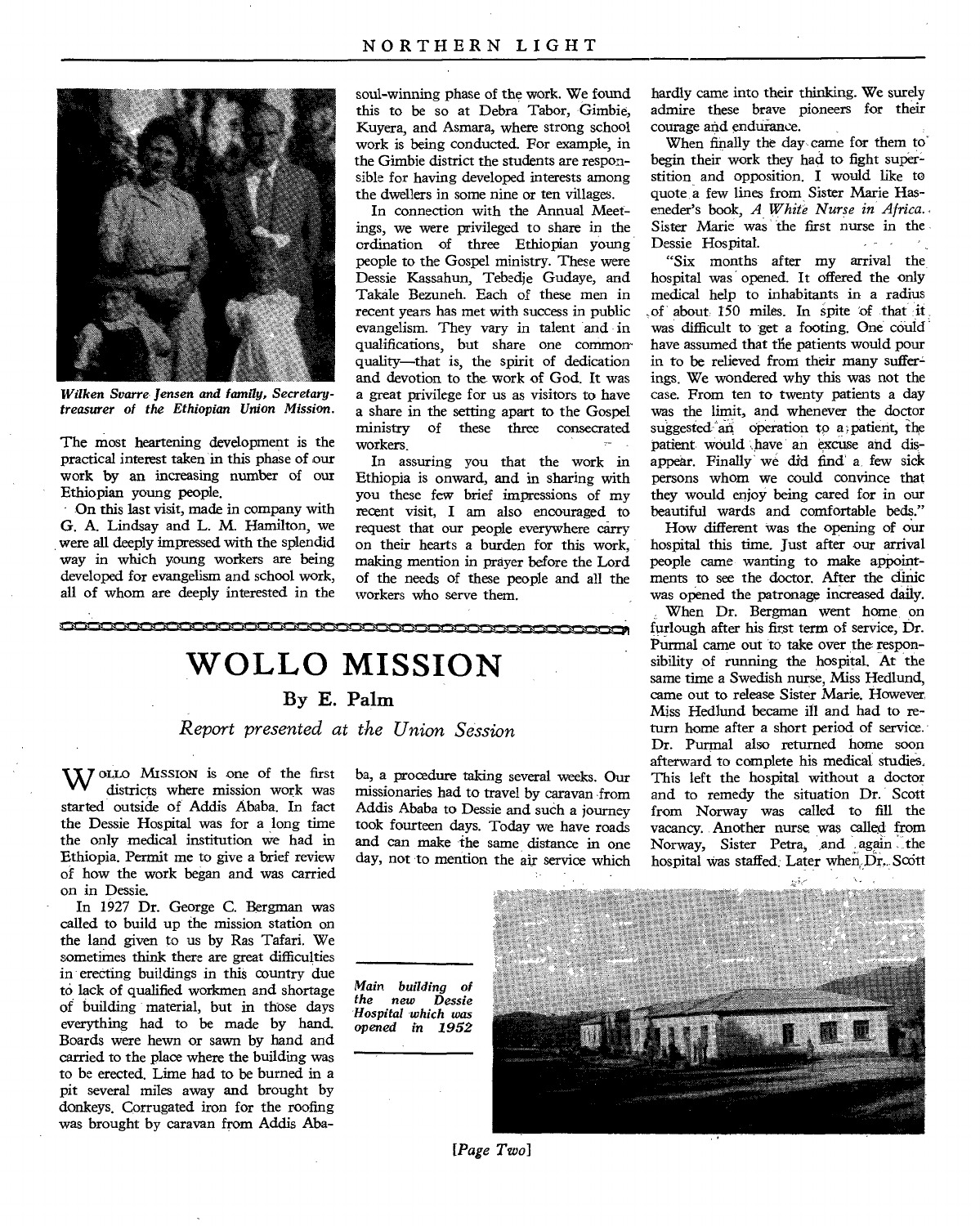returned home there was again a need for a doctor. By this time the hospital had built up its reputation and was always full of patients. For some time Sister Petra was the only one in charge of the hospital until Sister Stadin came out from America to take charge. Dr. Stadin stayed at our hospital until the Italian troops were just outside Dessie. At the last minute our missionaries were able to get transportation to Addis Ababa, thereby escaping being captured by the enemy.

After the hospital was built a boarding school was established. Brother and Sister Frede Nielsen from Denmark *came* out to take charge of the school work. Even today people come and tell us that they used to attend our school and to ask about their former teachers.

After the liberation of the country until recently we have had no work or workers in Dessie. One of our churchmembers, Gobasie Tafeta, first worked as a teacher in one of the Government schools and later became the Educational Director of the Wollo Province. He has been a faithful and loyal churchmember and has done good work up here. When Pastor Bjaanes and I stopped over on Sabbath on our way north, we were happy to see Ato Gobasie gathering about twenty-five children and friends and conducting Sabbath school for them in his own home.

About one and a half years ago Brother Dessie Kassahun was sent to do evangelistic work in Dessie. Brother Kassahun did good work in spite of opposition from the Coptic Church. It has taken time to gain the confidence of the people, but as a result of his work fourteen young people have been baptized. Two baptismal services have been conducted, one at the beginning of August and the other at the end of December. A church has been organized consisting of the fourteen baptized from Brother Kassahun's effort. Besides these there are eleven churchmembers working in the hospital and five overseas workers, making a total of thirty.

Our great need is for trained Ethiopian evangelists who can go and preach the Gospel to the many who want to respond to• the message. Several of the newly baptized members are intelligent young men who are eager to go and tell their fellowmen about the new found faith. But they need training. Some of them do not have enough education to enter the training school, but still need a few years in an elementary school. What we need is a school in the Wollo Province where we can give them the necessary education. We • cannot expect any further workers if we



*Dessie Kassahun who worked as an evangelist in Dessie, was recently ordained to the Gospel ministry.* 

have none to send for training. Right now we need two or three Ethiopian evangelists who can take up the evangelistic work in connection with the out-clinics planned for by our hospital board.

We must spread out in order to reach the Galla population living in the lowlands of our territory. The Danakil people living in the Danakil desert are also a mighty challenge to us. During a recent visit to Bathi we saw thousands of them in the market. Ought we not in some way to gain an entering wedge among them? An Ethiopian dresser operating a small clinic to help their physical needs and an evangelist to go along with the medical worker might be the answer to the problem.

For our church in Dessie we need a new building where we can meet for Sabbath school and other services. Before the hospital opened Brother Kassahun used to gather the believers in one of the rooms in his house. It was very crowded so we decided to move into a, large room in the hospital. But this room is badly needed for a patients' ward. There is also no place for the children, so they have to go *wherever* there happens to be a vacant spot. Brother Kassahun also needs a place where he can gather the interested people for Bible studies.

We are encouraged by the success we have had so far and we believe that greater things are in store for us. We are looking forward in faith knowing that the great leader, Jesus Christ, is with us.

### **,m,,a•misvoismiNmi,mismigNmi:Mee,miNonii.ffiek,miNme.••••••.1114mr,misme**  A CONVERTED MONK

WHILE visiting the Kuyera Training School recently, it was a pleasure and privilege to meet a new worker, our Brother Gebre Kristos, a recent convert from the Coptic Church. This brother is a striking demonstration of the power of the message to change not only the thinking but the way of life of men who receive it in sincerity.

For many years Brother Gebre Kristos was the assistant head of a monastery in which were housed 300 monks. For the last five years of his contact with the monastery he served as its head. One day he observed a man walking outside the monastery carrying a book under his arm. He invited the man in and asked him

*Debra Tabor Evangelistic* g r o u p, *1953. Pastor E. Bjaanes is seated in the front row.* 



*[Page Three]*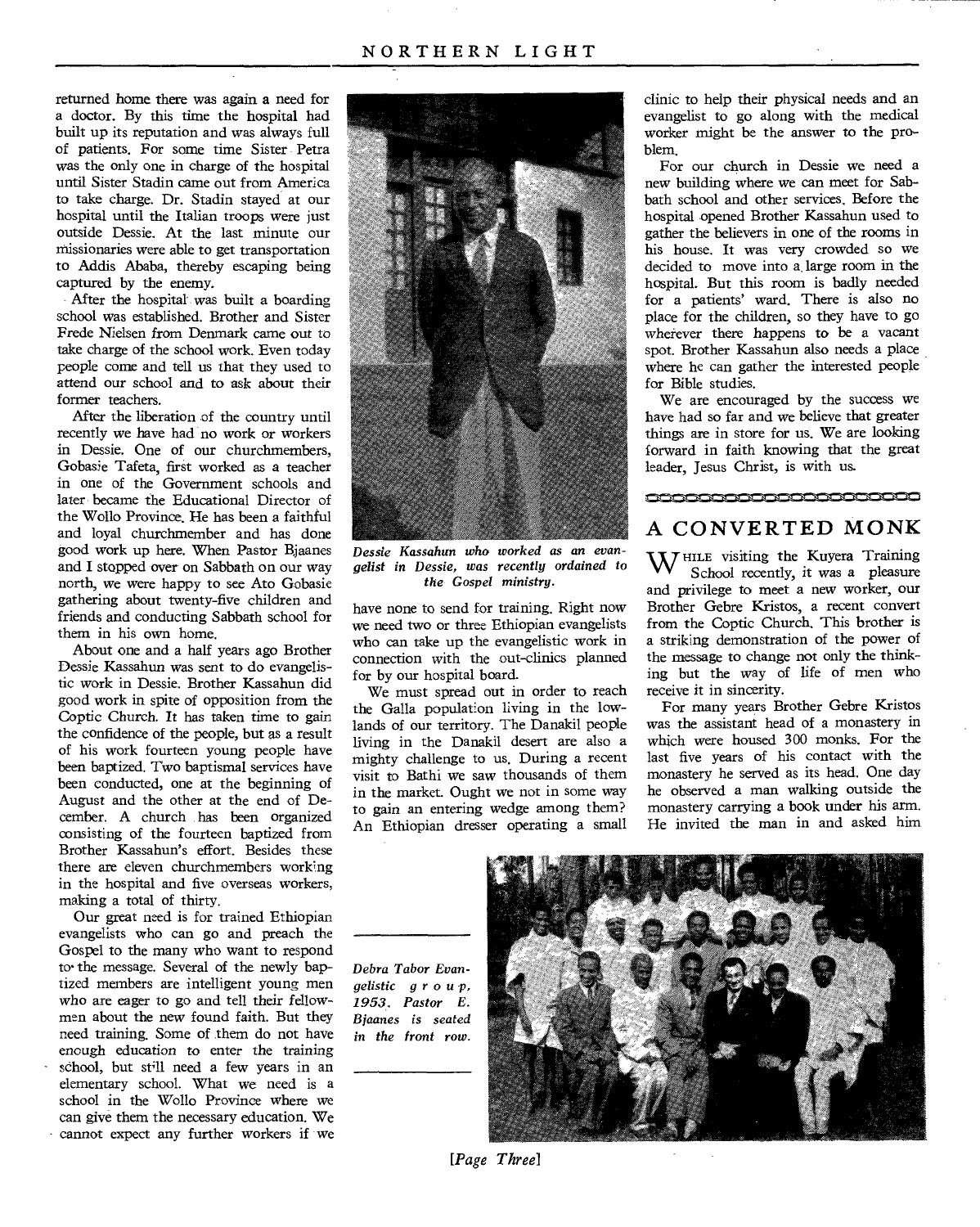about the book he carried. This man was one of our Ethiopian workers, Brother Takale Bezuneh. Some little time was spent in chatting about the book our brother was carrying. This, of course, was the Bible.

Following this interview, Brother Kristos secured a copy of the Bible. This he studied diligently. Many things troubled him. From time to time he had many questions to ask. Finally, as the fullness of the message dawned upon his mind, he faced the struggle of acceptance or rejection. In his eagerness to share his newfound faith with his fellow-monks, he met with difficulties and obstacles. Finally, he fully decided for the message and withdrew from the monastery. This led him into considerable difficulty and to a measure of persecution. He studied the truth more fully with some of our missionaries

and national workers, and finally was baptized.

Then came upon his heart a burden to preach the message. In the past few months this newly-won worker to the cause has had excellent success in working in the vicinity of the Kuyera Training School. Here many have accepted the truth and many more are deeply interested. Brother Gebre Kristos earnestly invites the prayers of his new-found fellow-believers in the work in which he is engaged, expressing deep felt desire to be used by the Lord as a winner of souls.

Formerly our good brother was known as Gebre Mariam, meaning a "servant of Mary." Since the message took possession of his heart and he found in Christ a Lord and Saviour, he now bears the name Gebre Kristos, a "servant of Christ."

E. B. RUDGE.



*Debra Tabor Hospital, Ethiopia.* 

# **A TRIP INTO THE INTERIOR**  By Nurse Shake Nalkranian

N<sup>o</sup> doubt it must be the desire of all<br>God's people to know their Creator God's people to know their Creator better.

As a nurse, it has been my privilege to make several trips into the interior of Ethiopia. During these trips I have been able to understand better the words of David found in Psalms 23 :1, 2; 19:1-3; 34: 7, 8, and in Luke 9: 6. Yes, I have known Him as my Shepherd and guide and have heard the still, small voice speak to me, as I have gone up and over majestic hills and mountains and through beautiful green valleys and forests full of colourful birds; for indeed Ethiopia is full of pure, rugged, natural beauty. I have also known Him as the compassionate Great Physician of old.

A special letter of request for medical help had been sent to Dr. Hogganvik (our Debra Tabor mission doctor) and I was appointed to make the trip.

Typhus is an endemic in Ethiopia, but from time to time it becomes *an* epidemic—such was the case at this time.

Starting out in the early part of the year, we made our first stop at a small town called Addis-Zeman. The town was newly being built and the people were very busy erecting their mud and straw huts on a patch of land given to them by the government. Tree trunks, branches of trees, bundles of hay and grass were being carried toward the new town by hundreds from all directions. They had to be quick as the small rains were soon expected.

Our caraven group consisted of three besides myself, Abebe, the native "dresser," with two other natives to care for the fire, mules, and the donkey which were carrying our belongings.

Our morning and evening worships were the two important items of the day. Never before had I realized the vital importance of prayer in one's life. The morning worship was held about 8 a.m. whle the people would be gathered for their treatments. A short passage from the Bible would be read, with a simple explanation, followed by prayer for God's help and blessing both upon the people and ourselves.

The evening worship was held around a bonfire in the company of our caravan staff of four and the two Zabanyas or "night watchmen" sent by the chief of the town for our protection. I still remember how grateful these night watchmen were for the simple biblical explanations given. They had both promised to buy Bibles and read them. They even blamed their priests for their ignorance of the Sc:iptures.

During our twelve day stay at this place we had good success; many were helped by our simple treatments. People came from all directions for help.

One special case has impressed me very much. Early one morning, a Moslem was brought to us on an improvised wooden stretcher, carried by his sons on their shoulders. He was covered with innumerable sores, crippled, and in agonizing pain. He had been brought to us on a seven to eight hours' journey for help. The sons, in a short time, built a temporary shelter from tree branches for their father near our hut. Arrangements were immediately made to start treatment. They also agreed to pay.

After three days' treatment, there was marked improvement in the man's condition and on the fifth day, when we left our camping place for another, it was so good to see him walk along with us on an eight hours' journey to his home, praising God and blessing us. He hadn't quite finished his treatment and owed us some more money, but promised to come to our next camping place, which wouldn't be far from his home, and finish his treatment. However, he never came, but on the day of our departure from Infraz, our second camping place, a young boy approached with some money in his hand. Upon inquiry, I found out that he was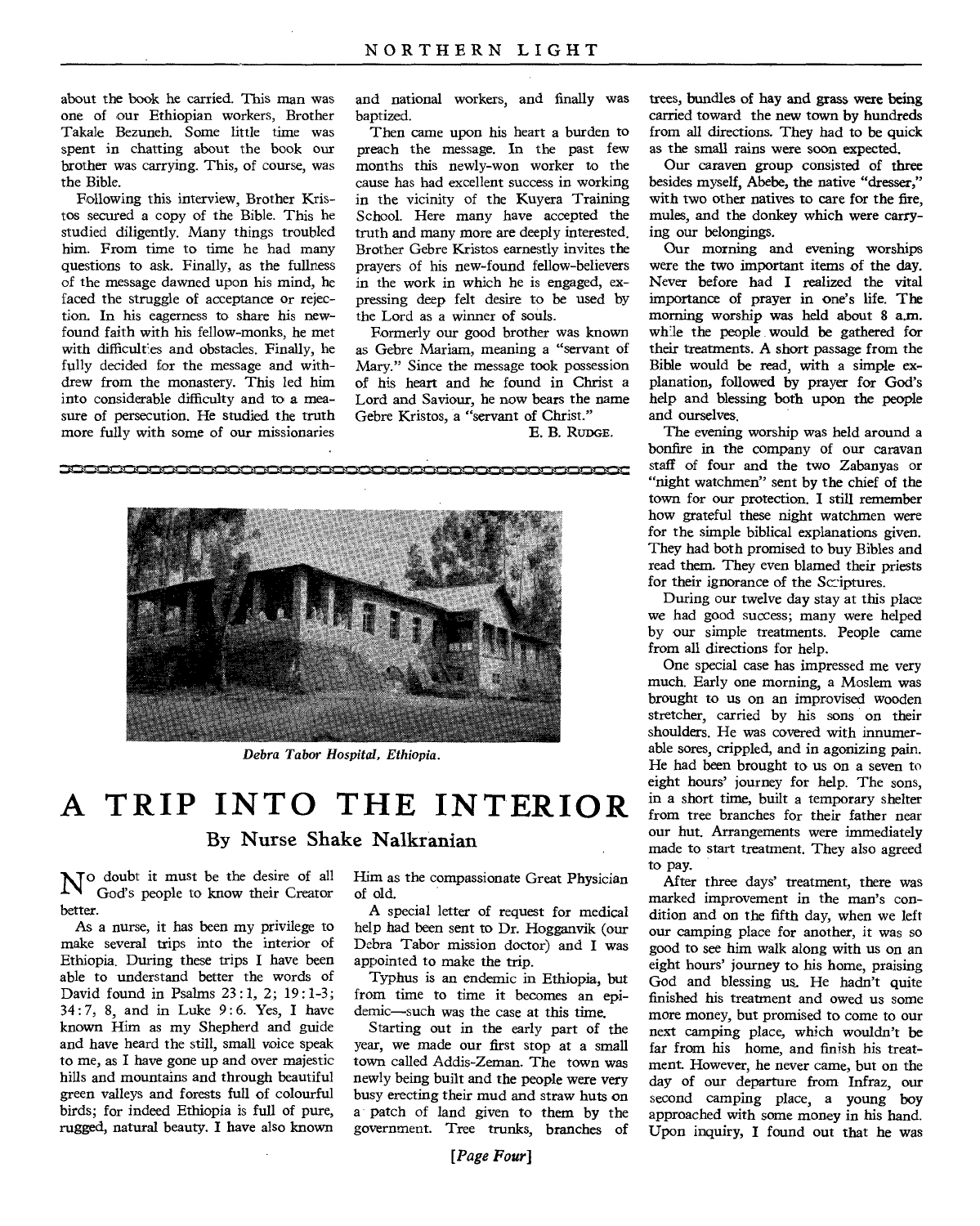the son of the Moslem we had treated at Addis-Zeman. He had been sent to pay part of their debt and to thank us again for the help given to his father.

At this our second camping place God blessed us again. We were able to help many sick and unfortunate people, visiting villages and vaccinating people against typhus.

One morning as we were busy with our clinic, held under the shelter of a large tree, a man approached with a request his wife was very sick with the Bashita "sickness," *meaning* typhus. She might even die, but would we please go and see her just once. I had a very bad cold at the time with a slight fever and had been treating myself with penicillin against complications. The man insisted so much that we made arrangements to go.

Clinic over, soon after 1 p.m., two of our mules were saddled for the trip which lasted almost one and a half hours through fields and jungles.

Instead of being led to the villages, where we had expected to find the sick women, we were taken into the midst of the jungle where, under the spreading branches of a large tree converted into a temporary hut, a sick women was lying on a wooden bedstead with an animal skin underneath her and covered with a single shama, a long strip of native woven, cotton material, which is worn around the shoulders over the native dress.

It is the native custom in the interior that whenever a person is suspected of having the "Bashita," he is taken out of the village and isolated under some kind of a temporary shelter—away from friends and relatives and here left to fate, to get *One of the many Galla villages* in *the lowlands of*   $Ethionia$ *that constitute a mighty challenge to the workers in Ethiopia.* 



*well* or to die. Native medicines may be administered.

There are those who are afraid to pass by any village that may be suspected of typhus. I have seen sick people left under the shelter of trees with hardly anything to eat or drink.

It was quite evident, though, that this woman had pneumonia and not typhus. She was indeed very ill and could hardly talk, with a very high fever, sleeplessness, etc. Under the circumstances we did our best to make her as comfortable as possible. Meanwhile, I collected all the "shamas" the men standing around had, and covered the patient with them. I also tried to fix a kind of curtain to protect the patient from draughts. After having given the necessary treatment, I prayed for help and guidance and we left feeling that the best possible had been done.

The next morning the husband came with the news that the patient had had a fairly good night and was asking for us again. We visited her that same day and the following two days on their own

Spinning *"shamas" for the Dorcas Society in Ethiopia.* 

[Page Five]

request and we were happy to see the marked improvement in the patient's condition. Some days later when the husband stopped coming for us, we knew that the patient must be beyond danger.

In spite of slow transportation, news seems to travel around in a surprisingly quick manner. So it was that people around knew who we were, where we were going, and what we were going for. As we went back and forth on these daily trips, we noticed that people were very friendly to us, would stop to greet us, inquire after the health of the sick woman, and then tell us about their own ailments. I often felt helpless in the presence of so much ignorance, misery, and sickness.

From Infraz we moved down to Meno, near Lake Tana. Here one night about 9.30 p.m., I was called out of my tent by Abebe, the dresser boy. Standing in the dark was a man, begging us to go and see a sick woman. Abebe didn't think it was wise for us to visit patients at that time of night. He knew his country and was advising accordingly. Nevertheless, I was impressed to go, and so we did.

Furnishing ourselves with a flashlight and a stick for protection against animals (not lions), we followed our guide fifteen minutes' journey to a near-by village, where, in one of the huts, crowded with neighbours and their children, was a woman lying on a wooden bedstead supperted by her husband. Not knowing what the case was, I approached the woman and began questioning her, but no sooner had I touched her when suddenly she began shivering, her whole body going into violent, but rhythmic convulsions and abnormal sounds coming from her throat. I had never seen such a sight in my life nor heard of any such sickness. Then suddenly I remembered having heard from others about people being possessed by the evil spirit, called "Zar" by the natives. I had heard descriptions of such attacks explained to me.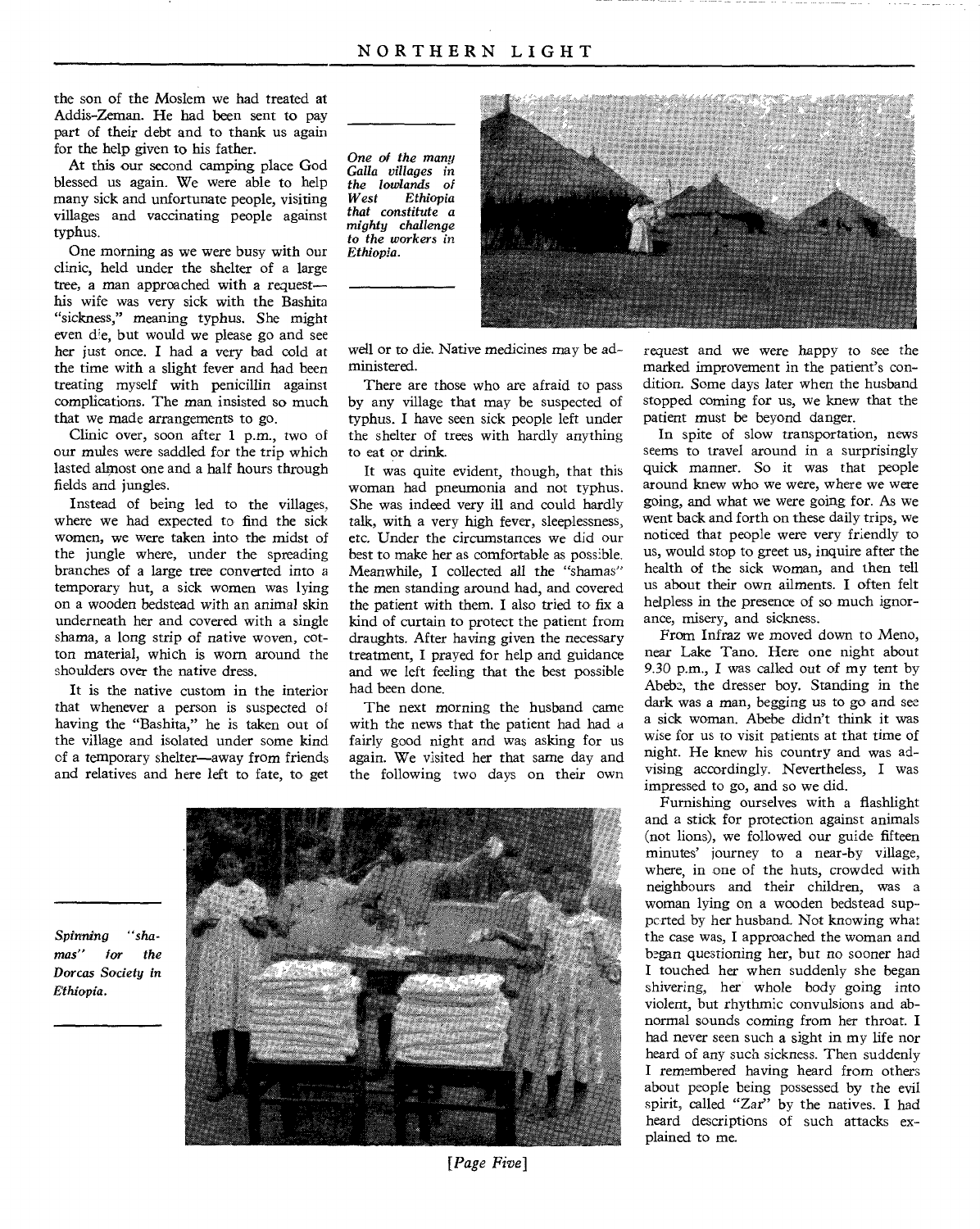They knew very well what the woman was suffering from and I still do not know why they called me that night. They might have thought that maybe I could give a medicine to calm her.

It was so unexpected that for a few moments I didn't know what to do. I just kept watching the woman. I was not a bit afraid but felt a rising rebellion within me against Satan and his evil power.

Turning to the people gathered there, I spoke to them as follows, through my translater: "You know very well what this woman is suffering from. None of my medicines can cure her. God alone is able to make her well, and if all of you here are willing and believe in God, we will pray and ask God to send the evil spirit out of her." While speaking thus to the people, my mind had gone back almost 2,000 years and I could see the great Healer of all ages, healing people possessed of the evil spirit.

I was silently praying for faith from above, as I had very little of it. Then I prayed loudly while Abebe translated. Gradually the woman calmed down and all during prayer she kept quiet. When we finished praying there was silence and quiet in the room. I stayed with her for another half hour. She complained of thirst but no more of those violent shakings of the body.

Eventually we left them with the promise to visit again the next day.

Usually it is the custom to entertain the spirits with drinking and dancing. But that night something different had taken place. I am sure the evil spirits must have been displeased.

On the following day at noon when I visited the lady, she was lying on her bed all exhausted from the effects of the previous night. I sat beside her and began to talk to her in my broken Amharic which seemed to please her; she was watching me in a curious manner. The husband, having promised to bring news of her the following day, I left her.

Toward the evening of the third day, while wondering in my mind as to how she might be faring, suddenly I noticed a man and woman approaching. There she was with a sack of barley in her arms for the mules. She had come to thank me, and, after the Ethiopian custom, she was bowing to the ground.

I told her she must thank God and not me, for it was He who had made her well.

A day or two later we left Meno and I never saw her again, but I have often prayed for her.

These are just a few examples of the many thousands of similar cases.

# Our Missionaries in the Ethiopian Union and their Home Bases

**',..e.,...0.0..,,..k.e,...zue.,..0...mik.womkunts.nikiwomionikfikm,kakliiikmk.i`onkmitnalviComikow`o•a`,.10•00•1•1wemilmis,akaikoakm11=1"** 

We believe the readers of the NORTHERN LIGHT will be interested to know a little of the personnel connected with the Ethiopian Union Mission. It is interesting to meet these workers and to discover the widespread nature of the countries from which they have come. Here is the list.

| Home Base                                                                                                                                                                    | Worker                                                                                                                                                                                                                                                                                                                                | Present Location                                                                                                                                                                                                                                                                       |  |
|------------------------------------------------------------------------------------------------------------------------------------------------------------------------------|---------------------------------------------------------------------------------------------------------------------------------------------------------------------------------------------------------------------------------------------------------------------------------------------------------------------------------------|----------------------------------------------------------------------------------------------------------------------------------------------------------------------------------------------------------------------------------------------------------------------------------------|--|
| <b>British Isles</b>                                                                                                                                                         | Mr. and Mrs. Norman Tew<br>Nurse Mary Tweedie                                                                                                                                                                                                                                                                                         | Kuyera Training School<br>Addis Ababa Hospital                                                                                                                                                                                                                                         |  |
| Denmark                                                                                                                                                                      | Pastor and Mrs. S. A. Broberg<br>Nurse Ruth Broberg<br>Nurse Anna Jensen<br>Mr. and Mrs. W. S. Jensen<br>Mr. and Mrs. Arthur Jorgensen<br>Dr. R. Nielsen                                                                                                                                                                              | President, Ethiopian Union<br>Dessie Hospital<br>Gimbie Hospital<br>Secretary-treasurer,<br>Ethiopian<br>Union, Addis Ababa<br>Addis Ababa Hospital<br>Gimbie Hospital                                                                                                                 |  |
| Finland                                                                                                                                                                      | Miss Marie Hoglund                                                                                                                                                                                                                                                                                                                    | Gimbie                                                                                                                                                                                                                                                                                 |  |
| Norway                                                                                                                                                                       | Pastor and Mrs. E. Bjaanes<br>Miss Margit Halvorsen<br>Nurse Maria Hauge<br>Dr. and Mrs. K. Hogganvik<br>Miss Sigrid Nilsen<br>Pastor and Mrs. M. Omland<br>Miss Hildur Tobiasson<br>Pastor and Mrs. J. H. Wollon                                                                                                                     | Debra Tabor<br>Debra Tabor<br>Addis Ababa Hospital<br>Debra Tabor<br>Asmara, Eritrea<br>Debra Tabor<br>Union office, Addis Ababa<br>Asmara, Eritrea                                                                                                                                    |  |
| Sweden                                                                                                                                                                       | Miss Irene Eide<br>Nurse Alice Lind<br>Miss Mary Magnusson<br>Pastor and Mrs. E. Palm<br>Pastor and Mrs. H. Palm                                                                                                                                                                                                                      | Asmara, Eritrea<br>Gimbie Hospital<br>Gimbie<br>Dessie<br>Gimbie                                                                                                                                                                                                                       |  |
| Turkey                                                                                                                                                                       | Nurse Shake Nalkranian                                                                                                                                                                                                                                                                                                                | Addis Ababa Hospital                                                                                                                                                                                                                                                                   |  |
| U.S.A.                                                                                                                                                                       | Dr. and Mrs. F. L. Artress<br>Nurse Alma Binder<br>Pastor and Mrs H. E. Davis<br>Mr. and Mrs. R. Hanks<br>Pastor and Mrs. H. A. Hanson.<br>Dr. and Mrs. B. B. Johnson<br>Nurse Miriam Moore<br>Pastor and Mrs. L. Rasmussen<br>Nurse Rose Reuer<br>Miss Bertha Shollenburg<br>Dr. and Mrs. C. Steen, Jun.<br>Dr. and Mrs. H. Sturgess | Addis Ababa Hospital<br>Addis Ababa Hospital<br>Union office, Addis Ababa<br>Addis Ababa Hospital<br>Akaki School<br>Dessie Hospital<br>Addis Ababa Hospital<br>Kuyera Training School<br>Addis Ababa Hospital<br>Addis Ababa Hospital<br>Addis Ababa Hospital<br>Addis Ababa Hospital |  |
| We invite the prayerful support of our home membership for these workers in their<br>of coorificing labours in these difficult eress in which they are called upon to labour |                                                                                                                                                                                                                                                                                                                                       |                                                                                                                                                                                                                                                                                        |  |

self-sacrificing labours in these difficult areas in which they are called upon to labour. E. B. RUDGE.

**,•••••=,mi,••••••••1,=,•1,1mimmimi,NO ,1116,1M,M,11.,M,••••••,101**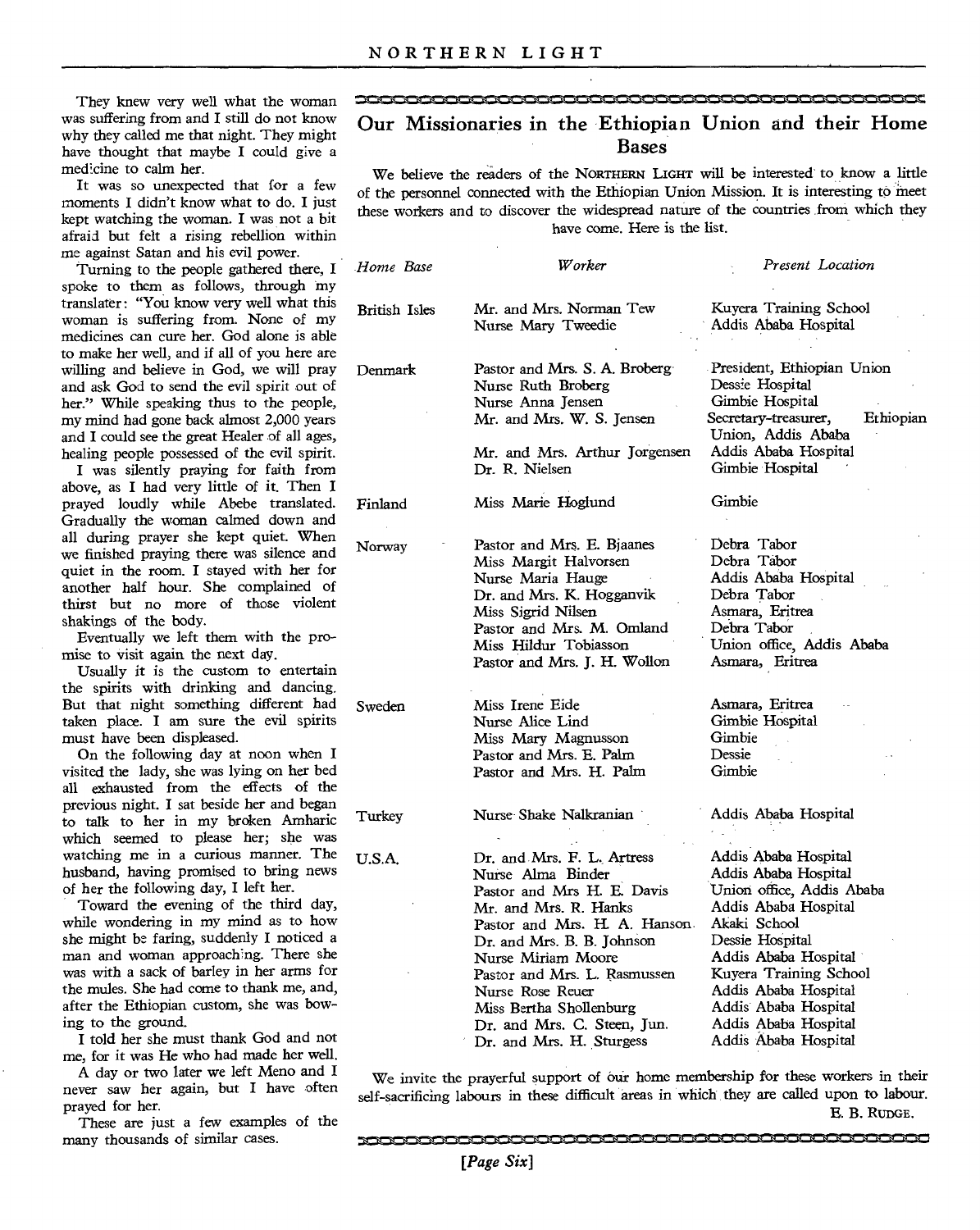#### **SPIRITUAL REFRESHING IN DENMARK**

#### **By Emanuel W. Pedersen**

 $I<sup>T</sup>$  was indeed a most encouraging experi-<br>ence to visit many of our dear people in ence to visit many of our dear people in various parts of the Division, more specifically in Holland and Scandinavia, after our return from Africa last year. The kindness with which we were received, and the hearty welcomes given us everywhere, made us feel at home once more in these northern parts.

That quick trip last autumn, particularly undertaken in the interest of the Harvest Ingathering, is now long in the past, but the grand achievement of our Golden Ingathering Anniversary remains on record for eternity. The enthusiasm with which our folks threw themselves into this mighty missionary endeavour, first in Britain and later in the rest of the Division, was really outstanding. What an omen for still greater things this year !

It was my privilege to spend the week Of prayer in Denmark, the first half of it at Skodsborg, the latter part at Vejlefjord College. The management at Skodsborg had arranged for a forty-five minute period in the-middle of the day for seasons of study-and. prayer. These meetings were well attended. In the nature of things such a midday period at a place like Skodsborg, where those attending must leave for duty at definite times, is not the most ideal from the point of view of the one who is to lead the worshippers undisturbed into the presence of God. Yet we felt the Lord with us nevertheless. Many sincere prayers ascended to the throne of grace. I was s $\gamma$ rry that I could not stay the whole week and with those dear people reach the climax of that week of spiritual festival.

But I had rich compensation at Vejlefiord. Those days 1 shall never forget. Seldom have I felt the Lord closer in any Week of Prayer than I did during those remaining days with that splendid group of young people. Brethren A. Varmer and Norskov Olsen had arranged the school programme in such a way that these special spiritual excercises had priority over everything else. Oh, for that love that would not let us go! We, all felt it. Not in any excitable way, but serenely and calmly. How compellingly Jesus loves! His Spirit hovered over that place during those days, and spoke to boys and girls, yes, to us all.

Many were those who sought me privately. They came to unburden themselves, to seek counsel and help, and to have me pray with them. One night we talked as late as a quarter to one. I only noticed the clock when the last one had left. On two nights out of three we invited such as so wished, to remain behind for special prayer after the evening meeting. On the first occasion about half of the congregation stayed. Next night there were even more. Here was an awareness of personal need, a consciousness that Jesus could fill that need, a desire for Him to do so.

When I left the school I was a richer and happier man than when I came. What a treasure the remnant church has in her youth! May God preserve them and bless them wherever they are.

**EVANGELISM IN THE FROZEN NORTH** 

0000000000000000000

**P** ASTOR ONNI PELTONEN, president of the West Finnish Conference, with head-West Finnish Conference, with headquarters at Tampere, gives a graphic story of the struggles and successes of some of the evangelists working in North Finland. There are now sixteen churches in this conference with a membership of 2,275, many of whom live in Northern Europe within the Arctic Circle and in Lapland. Pastor Peltonen writes: "God has blessed His work in the West Finnish Conference so that our few workers together with the churchmembers have won more than 170 dear souls. In many places it has been very difficult to get the people to attend meetings. Our evangelists must work hard and cover much territory in order to get a harvest of souls. One of our younger workers had a very difficult place to, work in near the Arctic Circle. He did all he could, but it was impossible to get more than a handful of non-Adventists to the meetings. He began to do what Jesus did for our souls. He offered up prayers and supplications with strong cryings and tears to God. He did what Sister White said: 'Cry for the Holy Spirit.' God blessed him and when the time for baptism came, he baptized eleven souls. From the land of cold they are now longing and preparing for the everlasting summerland in the kingdom of God.

"Two of our evangelist sisters worked in three or four difficult country places and

*[Page Seven]* 

they had a real struggle for souls there. One night Sister S. Piilola was awakened by a voice saying: 'Speak to Terho.'. She didn't see anyone. Her fellow worker was asleep. She understood that an angel from heaven had been sent to ask her to speak to Terho. Terho was a boy about sixteen years old who had been coming every week to her meeting from a distance of about fifteen miles. She knew at once what she had to say to Terho: To give his young heart to Jesus.

"At the same time Terho saw a wonderful vision. He saw a light coming nearer and nearer and brighter and brighter. He heard a voice saying, 'Are you ready?' When our sister came to speak to. Terho he told what he had seen and heard. They had a wonderful time of prayer together. Terho gave his heart to Jesus and is now a happy Adventist boy.

"One of our evangelists, Onni Halminen, had the privilege of spending some months with Pastor G. E. Vandeman in London last autumn. He began his own campaign in the town of Jyvaskyla at the beginning of 1953. He had the largest hall in town, seating about 450. So many attended the first meeting that he had to announce another meeting immediately after the first. Later he had to hold three meetings on the same topic. So it went on through the winter. He has now baptized about sixty souls and is expecting more.

"One great need is homes for our churches. At the town of Oulu we have a church of nearly a hundred members. It has been very difficult to rent a meeting place for Sabbath school and other services. Now a small hall is being used, but even this is so occupied that they can use it only from one to three o'clock. In winter Sabbath is already over before their Sabbath school commences. There is no place at all for the children. Yes, sometimes they have had their children's Sabbath school in the water closet. This may be hard to believe but it is true! And Oulu is the centre for our work in Northern Finland. We hear often a cry of distress from Oulu like Paul from Macedonia: 'Come over and help us.' May God from heaven and our dear folk hear this voice and come to our help.

"Our greatest need is the power of the Holy Spirit. We are thankful to God for all the blessings we have *received,* but we are praying and longing for a mightier revival of the Holy Spirit so that the whole of Finland—yes, the whole of the earth—may be lightened with the Advent message and the glory of God."